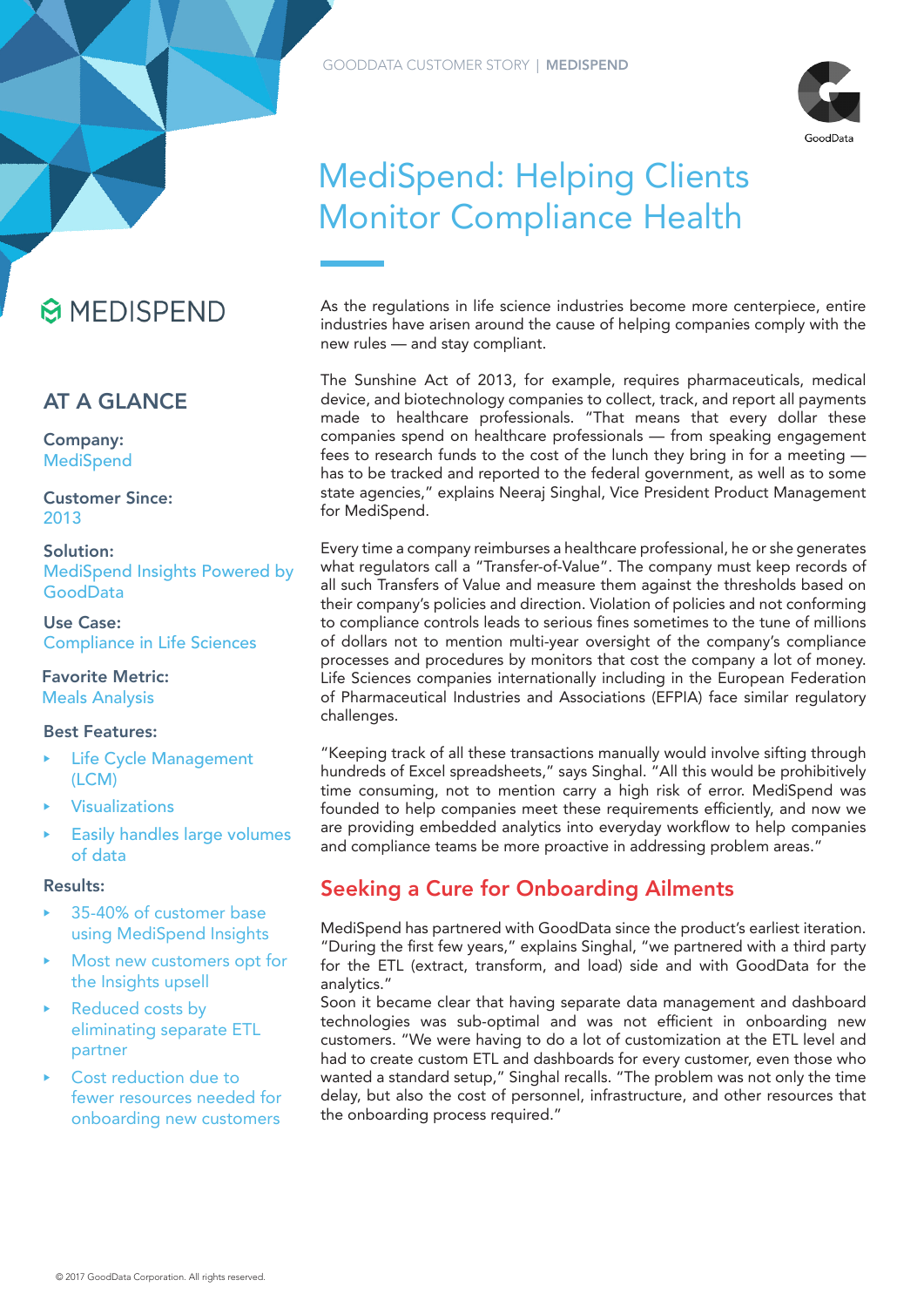"GoodData's Life Cycle Management (LCM) feature enables us to onboard customers, from end to end, in just a few hours."



Neeraj Singhal Vice President Product Management

...continued

## The (Data) Doctor Is In

In 2016 Singhal and his team decided to use the GoodData platform for the entire end-to-end process. "By this point, we had been partnering with GoodData for years," explains Singhal, "so we knew it was the right decision to use their entire offering from the product perspective and on the financial level."

In the fall of 2016, the company released MediSpend Insights, with the actionable analytics embedded into the solution, alongside an updated version of the platform, MediSpend 4.0.

# Building Healthier Customer Relationships

MediSpend Insights is an optional upsell for users of the platform, and most new customers are opting for it. "Every customer we talk to is interested in analytics," says Singhal. "They're keen on not only seeing their data visually, but also being able to make decisions confidently based on suggestions they see in their customized dashboards; they want to manage based on facts. As a result, about 35 to 40 percent of our customer base is currently using the Insights platform."

By consolidating its analytics process under GoodData, MediSpend has realized numerous benefits that not only improve its customers' experience, but also benefit the company's own bottom line.

#### **Streamlined Onboarding**

With the launch of MediSpend Insights, the company was able to leverage the benefits of GoodData's Life Cycle Management (LCM) feature, which enables the configuration of multiple workspaces through master workspaces. "LCM has allowed us to streamline our onboarding process," says Singhal. "It used to take days to get a new customer up and running, but with LCM, we can set up a standard dashboard in just a few hours."

## 24-Hour Data Cycle

LCM has also accelerated the process of delivering daily data to customers. "We're able to refresh the analytics every 24 hours or more frequently, as required," Singhal explains. "It's a fully automated, overnight process, so customers have access to up-to-date dashboards as soon as they come in every morning."

#### **Reduced Expenses for Onboarding**

Finally, the company has been able to reduce its own expenses around the customer onboarding process. Singhal notes that under the previous version of MediSpend, the need to manage multiple environments drove up their personnel and infrastructure costs. Now that the entire process is consolidated in the GoodData environment, fewer resources are needed and costs have thus gone down.

As the regulatory picture becomes increasingly complex for life science companies, MediSpend is seeing a growing array of opportunities. "As we continue to build up data,"